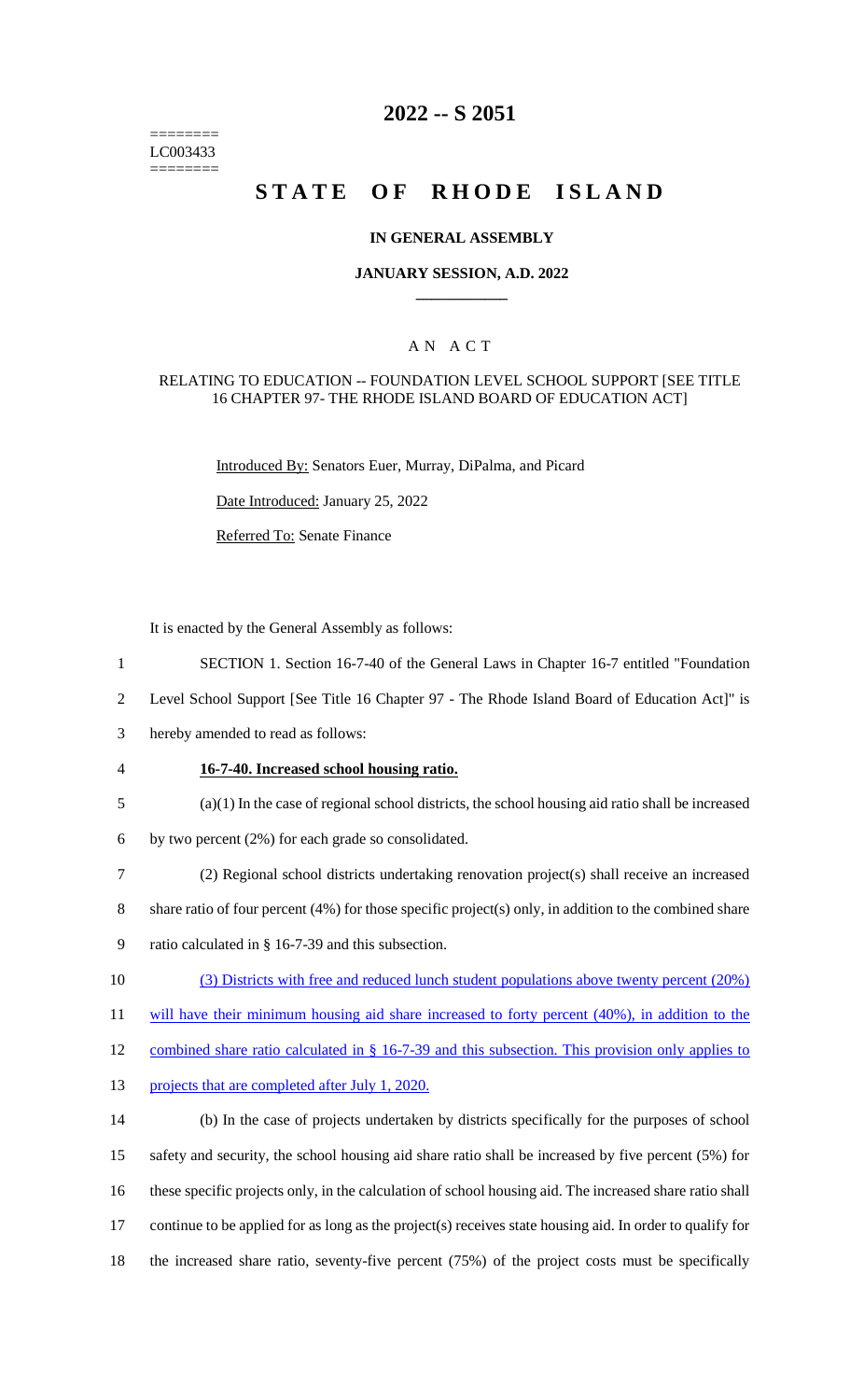directed to school safety and security measures. The council on elementary and secondary education shall promulgate rules and regulations for the administration and operation of this section.

 (c) For purposes of addressing health and safety deficiencies as defined by the school building authority, including the remediation of hazardous materials, the school housing aid ratio 6 shall be increased by five percent (5%) so long as the construction of the project commences by 7 December 30, 2022, is completed by December 30, 2027, and a two hundred fifty million dollar (\$250,000,000) general obligation bond is approved on the November 2018 ballot. In order to qualify for the increased share ratio, twenty-five percent (25%) of the project costs or a minimum of five hundred thousand dollars (\$500,000) must be specifically directed to this purpose.

 (d) For purposes of educational enhancement, including projects devoted to the enhancement of early childhood education and career and technical education, the school housing aid ratio shall be increased by five percent (5%) so long as construction of the project commences by December 30, 2022, is completed by December 30, 2027, and a two hundred fifty million dollar (\$250,000,000) general obligation bond is approved on the November 2018 ballot. In order to qualify for the increased share ratio, twenty-five percent (25%) of the project costs or a minimum 17 of five hundred thousand dollars (\$500,000) must be specifically directed to these purposes.

 (e) For replacement of a facility that has a facilities condition index of sixty-five percent (65%) or higher, the school housing ratio shall be increased by five percent (5%) so long as construction of the project commences by December 30, 2023, is completed by December 30, 2028, does not receive a bonus pursuant to subsection (f) or subsection (g), and a two hundred fifty million dollar (\$250,000,000) general obligation bond is approved on the November 2018 ballot. In order to qualify for the increased share ratio, twenty-five percent (25%) of the project costs or a minimum of five hundred thousand dollars (\$500,000) must be specifically directed to this purpose.

 (f) For any new construction or renovation that increases the functional utilization of any facility from less than sixty percent (60%) to more than eighty percent (80%), including the consolidation of school buildings within or across districts, the school housing aid ratio shall be increased by five percent (5%) so long as construction of the project commences by December 30, 2023, is completed by December 30, 2028, and a two hundred fifty million dollar (\$250,000,000) general obligation bond is approved on the November 2018 ballot. In order to qualify for the increased share ratio, twenty-five percent (25%) of the project costs or a minimum of five hundred thousand dollars (\$500,000) must be specifically directed to this purpose.

 (g) For any new construction or renovation that decreases the functional utilization of any facility from more than one hundred twenty percent (120%) to between eighty-five percent (85%)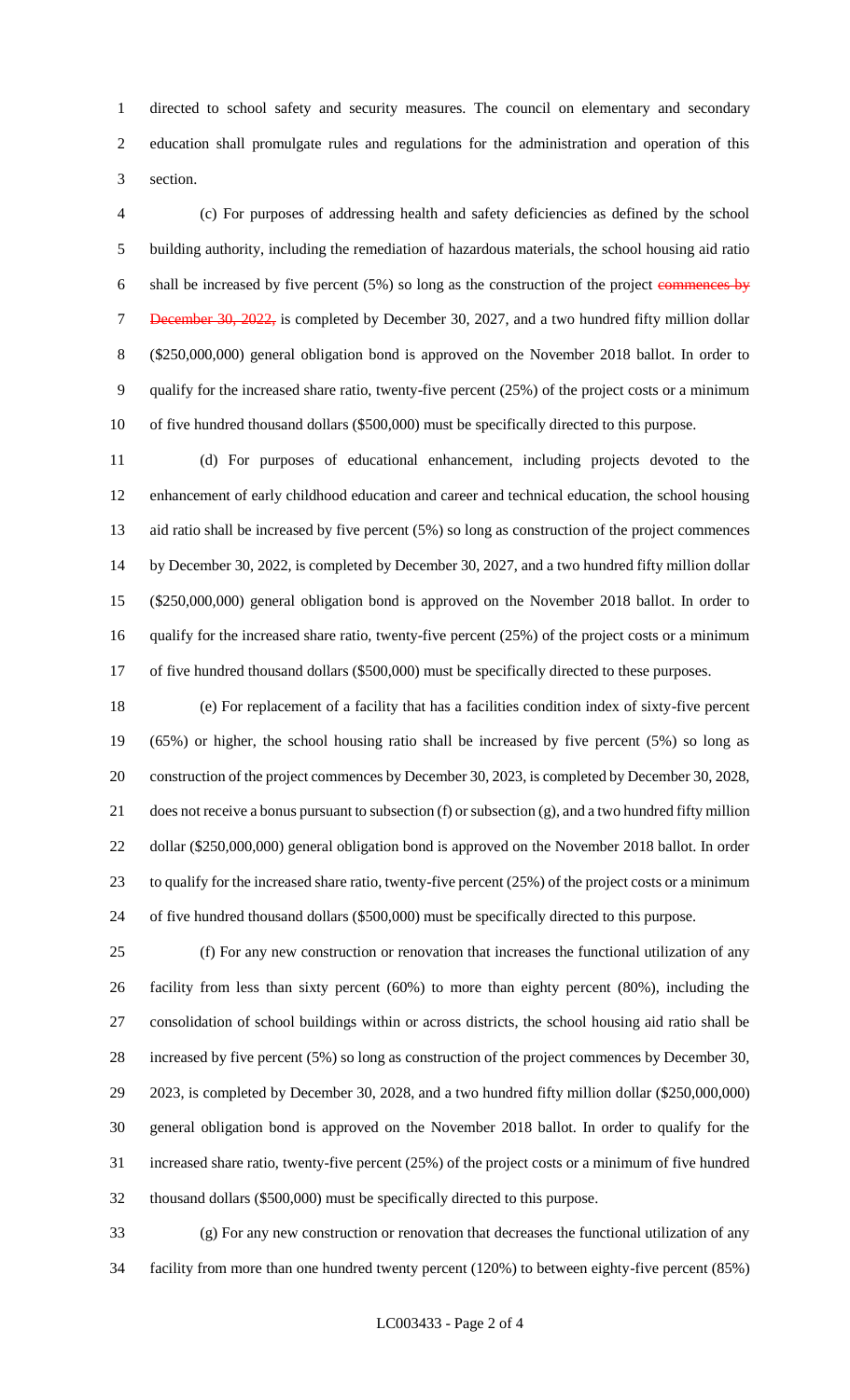to one hundred five percent (105%), the school housing ratio shall be increased by five percent (5%) so long as construction of the project commences by December 30, 2023, is completed by December 30, 2028, and a two hundred fifty million dollar (\$250,000,000) general obligation bond is approved on the November 2018 ballot. In order to qualify for the increased share ratio, twenty- five percent (25%) of the project costs or a minimum of five hundred thousand dollars (\$500,000) must be specifically directed to this purpose.

 (h) For consolidation of two (2) or more school buildings, within or across districts into one school building, the school housing aid ratio shall be increased by five percent (5%) so long as construction of the project commences by December 30, 2023, is completed by December 30, 2028, a two hundred fifty million dollar (\$250,000,000) general obligation bond is approved on the November 2018 ballot, and does not receive a bonus pursuant to subsection (f) or subsection (g). In order to qualify for the increased share ratio, twenty-five percent (25%) of the project costs or a minimum of five hundred thousand dollars (\$500,000) must be specifically directed to this purpose. (i) Any regionalized and/or non-regionalized school district receiving an increased share ratio for a project approved prior to July 1, 2018, shall continue to receive the increased share ratio 16 for as long as the project receives state housing aid.

SECTION 2. This act shall take effect upon passage.

#### ======== LC003433 ========